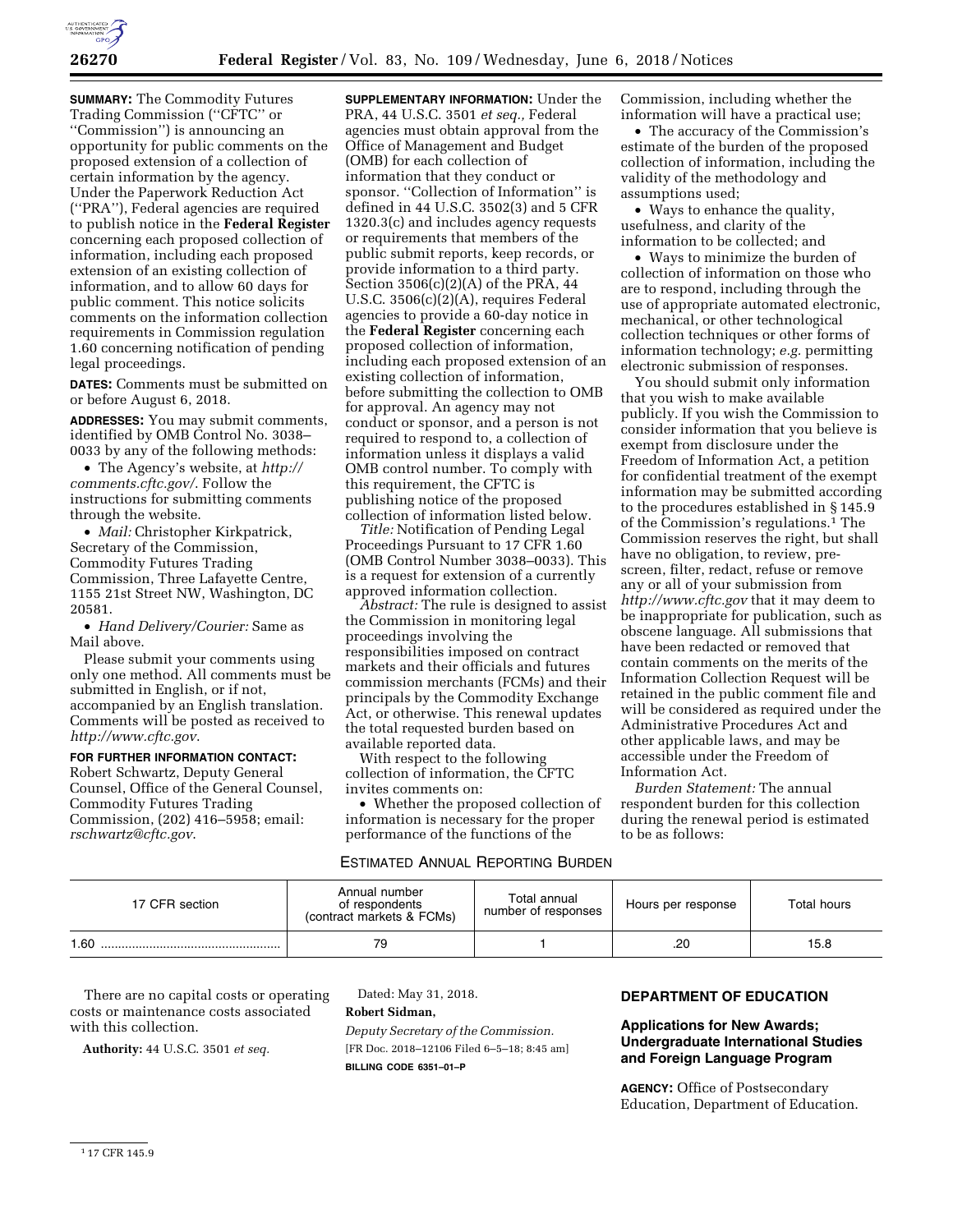#### **ACTION:** Notice.

**SUMMARY:** The Department of Education is issuing a notice inviting applications for fiscal year (FY) 2018 for the Undergraduate International Studies and Foreign Language (UISFL) program, Catalog of Federal Domestic Assistance (CFDA) number 84.016A.

#### **DATES:**

*Applications Available:* June 6, 2018. *Deadline for Transmittal of Applications:* July 26, 2018.

**ADDRESSES:** For the addresses for obtaining and submitting an application, please refer to our Common Instructions for Applicants to Department of Education Discretionary Grant Programs, published in the **Federal Register** on February 12, 2018 (83 FR 6003) and available at *[www.gpo.gov/fdsys/pkg/FR-2018-02-12/](http://www.gpo.gov/fdsys/pkg/FR-2018-02-12/pdf/2018-02558.pdf) [pdf/2018-02558.pdf](http://www.gpo.gov/fdsys/pkg/FR-2018-02-12/pdf/2018-02558.pdf)*.

# **FOR FURTHER INFORMATION CONTACT:**

Tanyelle H. Richardson, U.S. Department of Education, 400 Maryland Avenue SW, Room 258–14, Washington, DC 20202. Telephone: (202) 453–6391. Email: *[tanyelle.richardson@ed.gov](mailto:tanyelle.richardson@ed.gov)*.

If you use a telecommunications device for the deaf (TDD) or a text telephone (TTY), call the Federal Relay Service (FRS), toll free, at 1–800–877– 8339.

### **SUPPLEMENTARY INFORMATION:**

## **Full Text of Announcement**

### **I. Funding Opportunity Description**

*Purpose of Program:* The UISFL program provides grants for planning, developing, and carrying out programs to strengthen and improve undergraduate instruction in international studies and foreign languages in the United States.

*Priorities:* This notice contains two competitive preference priorities and two invitational priorities. Competitive Preference Priority 1 is from the notice of final priority (NFP) published in the **Federal Register** on June 11, 2014 (79 FR 33432). Competitive Preference Priority 2 is from 34 CFR 658.35(a).

*Competitive Preference Priorities:* For FY 2018, these priorities are competitive preference priorities. Under 34 CFR 75.105(c)(2)(i), an applicant is eligible to receive an additional two or three points depending on how well the application meets Competitive Preference Priority 1 and up to an additional two points depending on how well the application meets Competitive Preference Priority 2. An applicant may receive a total of up to 5 additional points under the competitive preference priorities.

These priorities are:

*Competitive Preference Priority 1 (2 or 3 points).* 

Applications from Minority-Serving Institutions (MSIs) (as defined in this notice) or community colleges (as defined in this notice), whether as individual applicants or as part of a consortium of institutions of higher education (IHEs) (consortium) or a partnership between nonprofit educational organizations and IHEs (partnership).

An application from a consortium or partnership that has an MSI or community college as the lead applicant will receive more points under this priority than applications in which the MSI or community college is a member of a consortium or partnership but not the lead applicant.

A consortium or partnership must undertake activities designed to incorporate foreign languages into the curriculum of the MSI or community college and to improve foreign language and international or area studies instruction on the MSI or community college campus.

**Note:** We will award either 2 or 3 points to an application that meets this priority. If an MSI or community college is a single applicant, or the lead applicant in a consortium or partnership, the application will receive 3 additional points. If an MSI or community college is a member of a consortium or partnership, but not the lead applicant, the application will receive 2 additional points. No application will receive more than 3 additional points for this priority.

*Competitive Preference Priority 2 (0 or 2 points).* 

Applications from IHEs or consortia of these institutions that require entering students to have successfully completed at least 2 years of secondary school foreign language instruction or that require each graduating student to earn two years of postsecondary credit in a foreign language (or have demonstrated equivalent competence in the foreign language) or, in the case of a 2-year degree granting institution, offer two years of postsecondary credit in a foreign language.

*Invitational Priorities:* For FY 2018, these priorities are invitational priorities. Under 34 CFR 75.105(c)(1), we do not give an application that meets these invitational priorities a competitive or absolute preference over other applications.

These priorities are: *Invitational Priority 1—Substantive Training and Thematic Focus on Less Commonly Taught Languages.* 

Applications that propose programs or activities focused on language instruction or development of area or

international studies programs to include substantive training and thematic focus on any modern foreign languages, except French, German, or Spanish.

## *Invitational Priority 2—Developing Interdisciplinary Curriculum.*

Applications that propose to create innovative curricula that combine the teaching of international studies with one of the following academic fields of study: science, technology, engineering, mathematics, business, economics, public health, international and comparative education and computer science. Programs can be located within the applicant's home IHE or within an IHE that is part of the consortium/ partnership applying for the grant.

*Definitions:* The following definitions are from the NFP published in the **Federal Register** on June 11, 2014 (79 FR 33432)

*Community college* means an institution that meets the definition in section 312(f) of the Higher Education Act of 1965, as amended (HEA) (20 U.S.C. 1058(f)); or an institution of higher education (as defined in section 101 of the HEA) that awards degrees and certificates, more than 50 percent of which are not bachelor's degrees (or an equivalent) or master's, professional, or other advanced degrees.

*Minority-Serving Institution* means an institution that is eligible to receive assistance under sections 316 through 320 of part A of title III, under part B of title III, or under title V of the HEA.

**Note:** The list of institutions currently designated as eligible under Title III and Title V is available at: *[https://www2.ed.gov/about/](https://www2.ed.gov/about/offices/list/ope/idues/eligibility.html) [offices/list/ope/idues/eligibility.html](https://www2.ed.gov/about/offices/list/ope/idues/eligibility.html)*.

*Application Requirements:* In addition to any other requirements outlined in the application package for this program, section 604(a)(7) of the HEA, 20 U.S.C. 1124(a)(7), requires that each application from an IHE, consortia, or partnership include—(1) Evidence that the applicant has conducted extensive planning prior to submitting the application;

(2) An assurance that the faculty and administrators of all relevant departments and programs served by the applicant are involved in ongoing collaboration with regard to achieving the stated objectives of the application;

(3) An assurance that students at the applicant institutions, as appropriate, will have equal access to, and derive benefits from, the UISFL Program;

(4) An assurance that each applicant, consortium, or partnership will use the Federal assistance provided under the UISFL Program to supplement and not supplant non-Federal funds the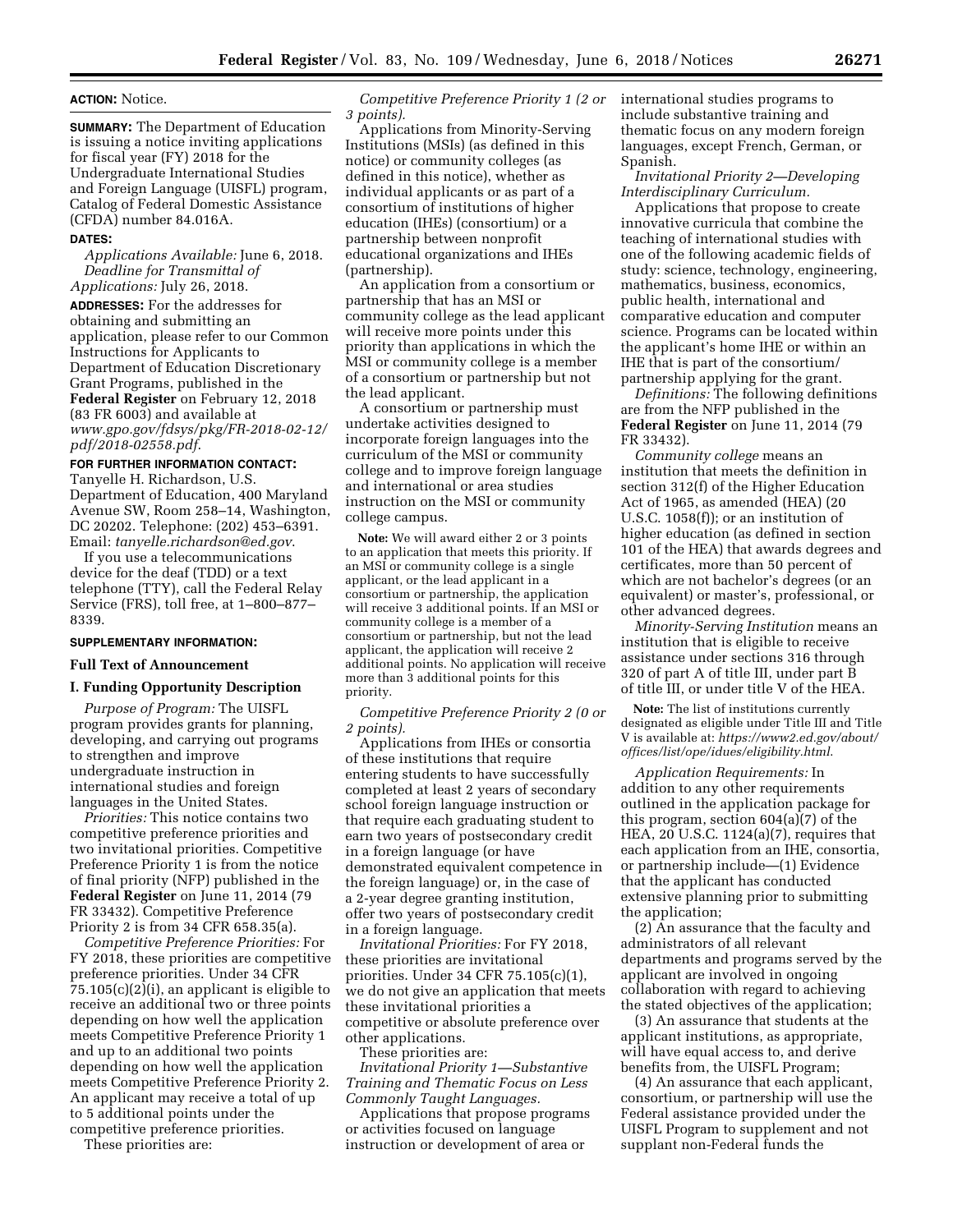institution expends for programs to improve undergraduate instruction in international studies and foreign languages;

(5) A description of how the applicant will provide information to students regarding federally funded scholarship programs in related areas;

(6) An explanation of how the activities funded by the grant will reflect diverse perspectives and a wide range of views, and generate debate on world regions and international affairs, where applicable; and

(7) A description of how the applicant will encourage service in areas of national need, as identified by the Secretary.

*Applicable Regulations:* (a) The Education Department General Administrative Regulations in 34 CFR parts 75, 77, 79, 82, 84, 86, 97, 98, and 99. (b) The Office of Management and Budget Guidelines to Agencies on Governmentwide Debarment and Suspension (Nonprocurement) in 2 CFR part 180, as adopted and amended as regulations of the Department in 34 CFR part 3485. (c) The Uniform Administrative Requirements, Cost Principles, and Audit Requirements for Federal Awards in 2 CFR part 200, as adopted and amended as regulations of the Department in 34 CFR part 3474. (d) The regulations in 34 CFR parts 655 and 658. (e) The NFP published in the **Federal Register** on June 11, 2014 (79 FR 33432).

**Note:** The regulations in 34 CFR part 86 apply to IHEs only.

#### **II. Award Information**

*Type of Award:* Discretionary grants. *Estimated Available Funds:*  \$2,257,434.

Contingent upon the availability of funds and the quality of applications, we may make additional awards in FY 2018 from the list of unfunded applications from this competition.

*Estimated Range of Awards:* For single applicant grants: \$70,000– \$95,000 for each 12-month budget period. For consortia or partnership grants: \$90,000-\$150,000 for each 12 month budget period.

*Estimated Average Size of Awards:*  For single applicant grants: \$86,824.

*For consortia or partnership grants:*  \$120,000.

*Maximum Award:* We will not make an award exceeding \$95,000 for a single applicant for a single budget period of 12 months, or for an applicant that is a consortium or partnership that exceeds \$150,000 for a single budget period of 12 months.

*Estimated Number of Awards:* 24.

**Note:** The Department is not bound by any estimates in this notice. The estimated range of and average size of awards are based on a single 12-month budget period. We may use FY 2018 funds to support multiple 12-month budget periods for one or more grantees.

*Project Period:* 

*For single applicant grants:* Up to 24 months.

*For consortia or partnership grants:*  Up to 36 months.

#### **III. Eligibility Information**

1. *Eligible Applicants:* (1) IHEs; (2) consortia of IHEs; (3) partnerships between nonprofit educational organizations and IHEs; and (4) public and private nonprofit agencies and organizations, including professional and scholarly associations.

2. a. *Cost Sharing or Matching:* This program has a matching requirement under section 604(a)(3) of the HEA, 20 U.S.C. 1124(a)(3), and the regulations for this program in 34 CFR 658.41. UISFL program grantees must provide matching funds in either of the following ways: (i) Cash contributions from private sector corporations or foundations equal to one-third of the total project costs; or (ii) a combination of institutional and non-institutional cash or in-kind contributions including State and private sector corporation or foundation contributions, equal to onehalf of the total project costs. The Secretary may waive or reduce the required matching share for institutions that are eligible to receive assistance under part A or part B of title III or under title V of the HEA that have submitted an application that demonstrates a need for a waiver or reduction.

b. *Supplement-Not-Supplant:* This program involves supplement-notsupplant funding requirements, which are described in section 604(a)(7)(D) of the HEA, 20 U.S.C. 1124(a)(7)(D).

3. *Subgrantees:* Under 34 CFR 75.708(b) and (c), a grantee under this competition may award subgrants—to directly carry out project activities described in its application—to the following types of entities: IHEs, nonprofit organizations, professional organizations, or businesses. The grantee may award subgrants to entities it has identified in an approved application or that it selects through a competition under procedures established by the grantee.

### **IV. Application and Submission Information**

1. *Application Submission Instructions:* For information on how to submit an application please refer to our Common Instructions for Applicants to

Department of Education Discretionary Grant Programs, published in the **Federal Register** on February 12, 2018 (83 FR 6003) and available at *[www.gpo.gov/fdsys/pkg/FR-2018-02-12/](http://www.gpo.gov/fdsys/pkg/FR-2018-02-12/PDF/2018-02558.pdf) [PDF/2018-02558.pdf.](http://www.gpo.gov/fdsys/pkg/FR-2018-02-12/PDF/2018-02558.pdf)* 

2. *Intergovernmental Review:* This program is not subject to Executive Order 12372 and the regulations in 34 CFR part 79.

3. *Funding Restrictions:* We specify unallowable costs in 34 CFR 658.40. We reference additional regulations outlining funding restrictions in the Applicable Regulations section of this notice.

4. *Recommended Page Limit:* The application narrative (Part III) is where you, the applicant, address the selection criteria that reviewers use to evaluate your application. We recommend that you (1) limit the application narrative [Part III] to no more than 40 pages and (2) use the following standards:

• A ''page'' is 8.5″ x 11″, on one side only, with 1'' margins at the top, bottom, and both sides.

• Double space (no more than three lines per vertical inch) all text in the application narrative, *except* titles, headings, footnotes, quotations, references, and captions, as well as all text in charts, tables, figures, and graphs.

• Use a font that is either 12 point or larger or no smaller than 10 pitch (characters per inch).

• Use one of the following fonts: Times New Roman, Courier, Courier New, or Arial.

The recommended page limit does not apply to Part I, the cover sheet; Part II, budget section, including the narrative budget justification ; Part IV, the assurance and certifications; or the onepage abstract, the resumes, the biography, or letters of support. However, the recommended page limit does apply to all the application narrative [Part III].

#### **V. Application Review Information**

1. *Selection Criteria:* The selection criteria for this program are from 34 CFR 658.31, 658.32, 658.33, and 655.32. The maximum score for all of the selection criteria, taken together with the maximum number of points awarded to applicants that address the competitive preference priorities, is 105 points. The maximum score for each criterion is indicated in parentheses.

*All Applications.* All applications will be evaluated based on the general selection criteria as follows:

(a) *Plan of operation (up to 15 points).*  (1) The Secretary reviews each application for information that shows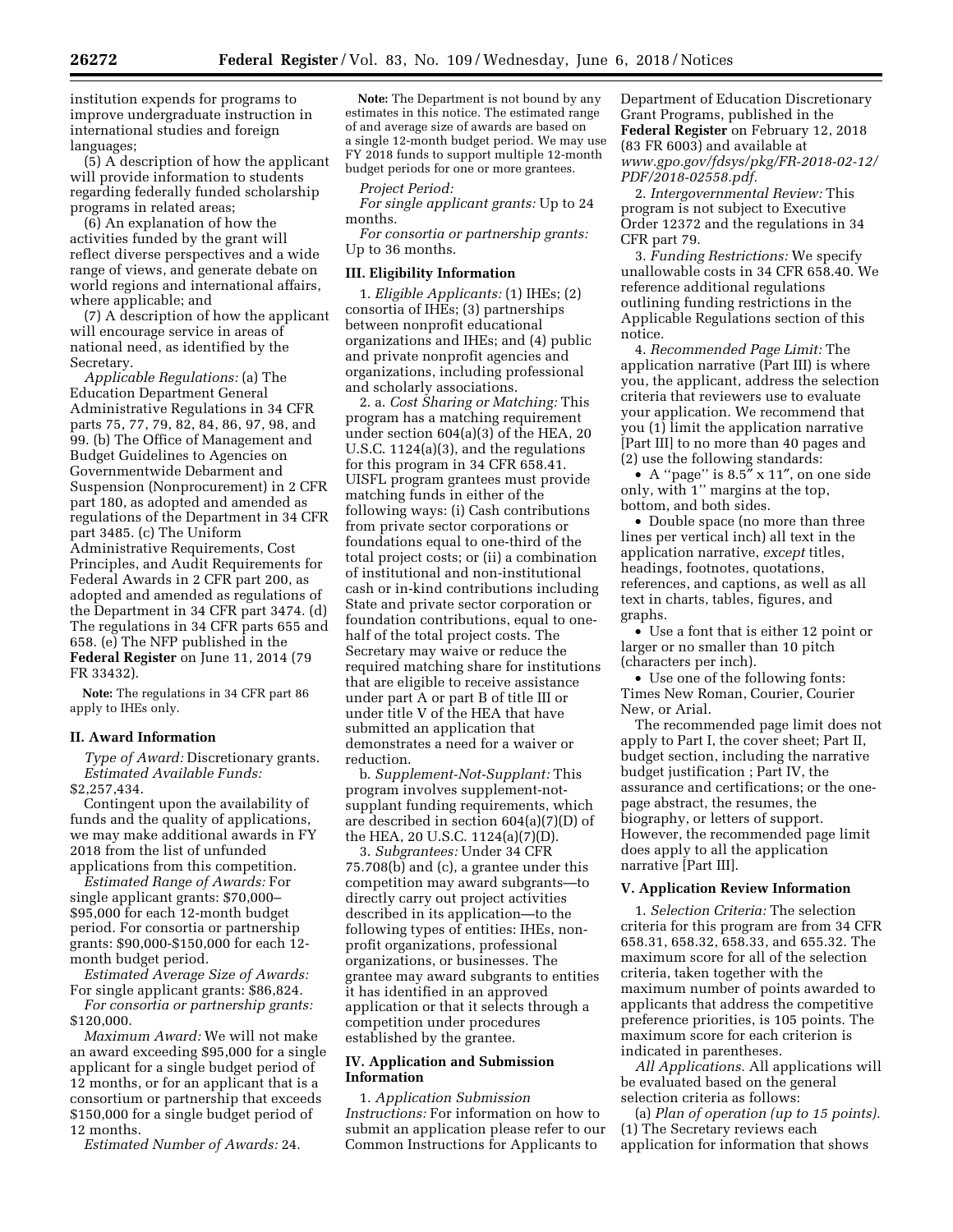the quality of the plan of operation for the project.

(2) The Secretary looks for

information that shows— (i) High quality in the design of the

project; (ii) An effective plan of management that ensures proper and efficient administration of the project;

(iii) A clear description of how the objectives of the project relate to the purpose of the program;

(iv) The way the applicant plans to use its resources and personnel to achieve each objective; and

(v) A clear description of how the applicant will provide equal access and treatment for eligible project participants who are members of groups that have been traditionally underrepresented, such as—

(A) Members of racial or ethnic minority groups;

(B) Women; and

(C) Handicapped persons.

(b) *Quality of key personnel (up to 10 points).* (1) The Secretary reviews each application for information that shows the quality of the key personnel the applicant plans to use on the project.

(2) The Secretary looks for information that shows—

(i) The qualifications of the project director (if one is to be used);

(ii) The qualifications of each of the other key personnel to be used in the project. In the case of faculty, the qualifications of the faculty and the degree to which that faculty is directly involved in the actual teaching and supervision of students; and

(iii) The time that each person referred to in paragraphs (b)(2)(i) and (ii) of this section plans to commit to the project; and

(iv) The extent to which the applicant, as part of its nondiscriminatory employment practices, encourages applications for employment from persons who are members of groups that have been traditionally underrepresented, such as members of racial or ethnic minority groups, women, handicapped persons, and the elderly.

(3) To determine the qualifications of a person, the Secretary considers evidence of past experience and training, in fields related to the objectives of the project, as well as other information that the applicant provides.

(c) *Budget and cost effectiveness (up to 10 points).* (1) The Secretary reviews each application for information that shows that the project has an adequate budget and is cost effective.

(2) The Secretary looks for

information that shows—

(i) The budget for the project is adequate to support the project activities; and

(ii) Costs are reasonable in relation to the objectives of the project.

(d) *Evaluation plan (up to 20 points).*  (1) The Secretary reviews each application for information that shows the quality of the evaluation plan for the project.

(2) The Secretary looks for information that shows methods of evaluation that are appropriate for the project and, to the extent possible, are objective and produce data that are quantifiable.

(e) *Adequacy of resources (up to 5 points).* (1) The Secretary reviews each application for information that shows that the applicant plans to devote adequate resources to the project.

(2) The Secretary looks for information that shows—

(i) Other than library, facilities that the applicant plans to use are adequate (language laboratory, museums, etc.); and

(ii) The equipment and supplies that the applicant plans to use are adequate.

*Applications from IHEs, Consortia, or Partnerships.* Applications submitted by IHEs or a consortia or partnerships will also be evaluated based on the following criteria:

(f) *Commitment to international studies (up to 15 points).* (1) The Secretary reviews each application for information that shows the applicant's commitment to the international studies program.

(2) The Secretary looks for information that shows—

(i) The institution's current strength as measured by the number of international studies courses offered;

(ii) The extent to which planning for the implementation of the proposed program has involved the applicant's faculty, as well as administrators;

(iii) The institutional commitment to the establishment, operation, and continuation of the program as demonstrated by optimal use of available personnel and other resources; and

(iv) The institutional commitment to the program as demonstrated by the use of institutional funds in support of the program's objectives.

(g) *Elements of the proposed international studies program (up to 10 points).* (1) The Secretary reviews each application for information that shows the nature of the applicant's proposed international studies program.

(2) The Secretary looks for

information that shows—

(i) The extent to which the proposed activities will contribute to the

implementation of a program in international studies and foreign languages at the applicant institution;

(ii) The interdisciplinary aspects of the program;

(iii) The number of new and revised courses with an international perspective that will be added to the institution's programs; and

(iv) The applicant's plans to improve or expand language instruction.

(h) *Need for and prospective results of the proposed program (up to 15 points).*  (1) The Secretary reviews each application for information that shows the need for and the prospective results of the applicant's proposed program.

(2) The Secretary looks for information that shows—

(i) The extent to which the proposed activities are needed at the applicant institution;

(ii) The extent to which the proposed use of Federal funds will result in the implementation of a program in international studies and foreign languages at the applicant institution;

(iii) The likelihood that the activities initiated with Federal funds will be continued after Federal assistance is terminated; and

(iv) The adequacy of the provisions for sharing the materials and results of the program with other institutions of higher education.

*Applications from Public and Private Nonprofit Agencies and Organizations, Including Professional and Scholarly Associations.* All applications from public and private nonprofit agencies and organizations, including professional and scholarly associations, will also be evaluated based on the following criterion:

(i) *Need for and potential impact of the proposed project in improving international studies and the study of modern foreign language at the undergraduate level (up to 40 points).*  (1) The Secretary reviews each application for information that shows the need for and potential impact of the applicant's proposed projects in improving international studies and the study of modern foreign language at the undergraduate level.

(2) The Secretary looks for information that shows—

(i) The extent to which the applicant's proposed apportionment of Federal funds among the various budget categories for the proposed project will contribute to achieving results;

(ii) The international nature and contemporary relevance of the proposed project;

(iii) The extent to which the proposed project will make an especially significant contribution to the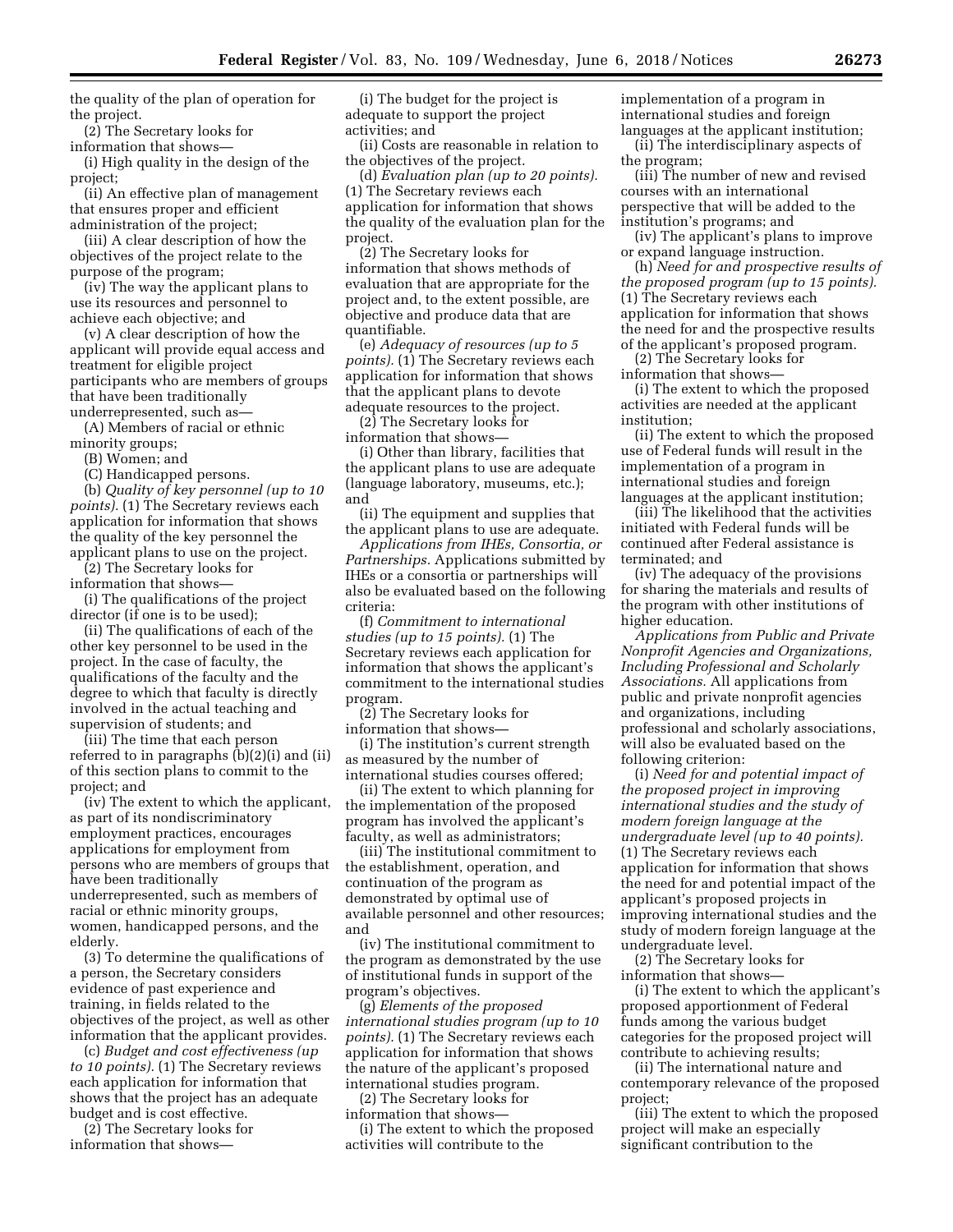improvement of the teaching of international studies or modern foreign languages at the undergraduate level; and

(iv) The adequacy of the applicant's provisions for sharing the materials and results of the proposed project with the higher education community.

Additional information regarding these criteria is in the application package for this program. The total number of points available under these selection criteria combined with the competitive preference priorities, is as follows:

| Selection criteria                                                            | <b>UISFL IHES</b> | UISFL consortia<br>and partnerships | UISFL public and<br>private nonprofit<br>agencies and<br>organizations.<br>including<br>professional<br>and scholarly<br>associations |
|-------------------------------------------------------------------------------|-------------------|-------------------------------------|---------------------------------------------------------------------------------------------------------------------------------------|
|                                                                               | 15<br>10          | 15                                  | 15<br>10                                                                                                                              |
|                                                                               | 10                |                                     | 10                                                                                                                                    |
|                                                                               | 20                | 20                                  | 20                                                                                                                                    |
|                                                                               |                   |                                     | 5                                                                                                                                     |
|                                                                               | 15                | 15                                  | n/a                                                                                                                                   |
|                                                                               | 10                | 10                                  | n/a                                                                                                                                   |
|                                                                               | 15                | 15                                  | n/a                                                                                                                                   |
| (i) Need for and Potential Impact of the Proposed Project in Improving Inter- |                   |                                     |                                                                                                                                       |
| national Studies and the Study of Modern Foreign Languages at the Under-      |                   |                                     |                                                                                                                                       |
|                                                                               | n/a               | n/a                                 | 40                                                                                                                                    |
| Sub-Total                                                                     | 100               | 100                                 | 100                                                                                                                                   |
|                                                                               | 3                 | 3                                   | n/a                                                                                                                                   |
|                                                                               | 2                 | 2                                   | n/a                                                                                                                                   |
|                                                                               | 105               | 105                                 | 100                                                                                                                                   |

2. *Review and Selection Process:* We remind potential applicants that in reviewing applications in any discretionary grant competition, the Secretary may consider, under 34 CFR 75.217(d)(3), the past performance of the applicant in carrying out a previous award, such as the applicant's use of funds, achievement of project objectives, and compliance with grant conditions. The Secretary may also consider whether the applicant failed to submit a timely performance report or submitted a report of unacceptable quality.

In addition, in making a competitive grant award, the Secretary also requires various assurances including those applicable to Federal civil rights laws that prohibit discrimination in programs or activities receiving Federal financial assistance from the Department of Education (34 CFR 100.4, 104.5, 106.4, 108.8, and 110.23).

The Secretary, to the extent practicable and consistent with the criterion of excellence, seeks to encourage diversity by ensuring that a variety of types of projects and institutions receive funding.

3. *Risk Assessment and Specific Conditions:* Consistent with 2 CFR 200.205, before awarding grants under this competition the Department conducts a review of the risks posed by applicants. Under 2 CFR 3474.10, the

Secretary may impose specific conditions and, in appropriate circumstances, high-risk conditions on a grant if the applicant or grantee is not financially stable; has a history of unsatisfactory performance; has a financial or other management system that does not meet the standards in 2 CFR part 200, subpart D; has not fulfilled the conditions of a prior grant; or is otherwise not responsible.

4. *Integrity and Performance System:*  If you are selected under this competition to receive an award that over the course of the project period may exceed the simplified acquisition threshold (currently \$150,000), under 2 CFR 200.205(a)(2) we must make a judgment about your integrity, business ethics, and record of performance under Federal awards—that is, the risk posed by you as an applicant—before we make an award. In doing so, we must consider any information about you that is in the integrity and performance system (currently referred to as the Federal Awardee Performance and Integrity Information System (FAPIIS)), accessible through the System for Award Management. You may review and comment on any information about yourself that a Federal agency previously entered and that is currently in FAPIIS.

Please note that, if the total value of your currently active grants, cooperative

agreements, and procurement contracts from the Federal Government exceeds \$10,000,000, the reporting requirements in 2 CFR part 200, Appendix XII, require you to report certain integrity information to FAPIIS semiannually. Please review the requirements in 2 CFR part 200, Appendix XII, if this grant plus all the other Federal funds you receive exceed \$10,000,000.

### **VI. Award Administration Information**

1. *Award Notices:* If your application is successful, we notify your U.S. Representative and U.S. Senators and send you a Grant Award Notification (GAN); or we may send you an email containing a link to access an electronic version of your GAN. We may notify you informally, also.

If your application is not evaluated or not selected for funding, we notify you.

2. *Administrative and National Policy Requirements:* We identify administrative and national policy requirements in the application package and reference these and other requirements in the *Applicable Regulations* section of this notice.

We reference the regulations outlining the terms and conditions of an award in the *Applicable Regulations* section of this notice and include these and other specific conditions in the GAN. The GAN also incorporates your approved